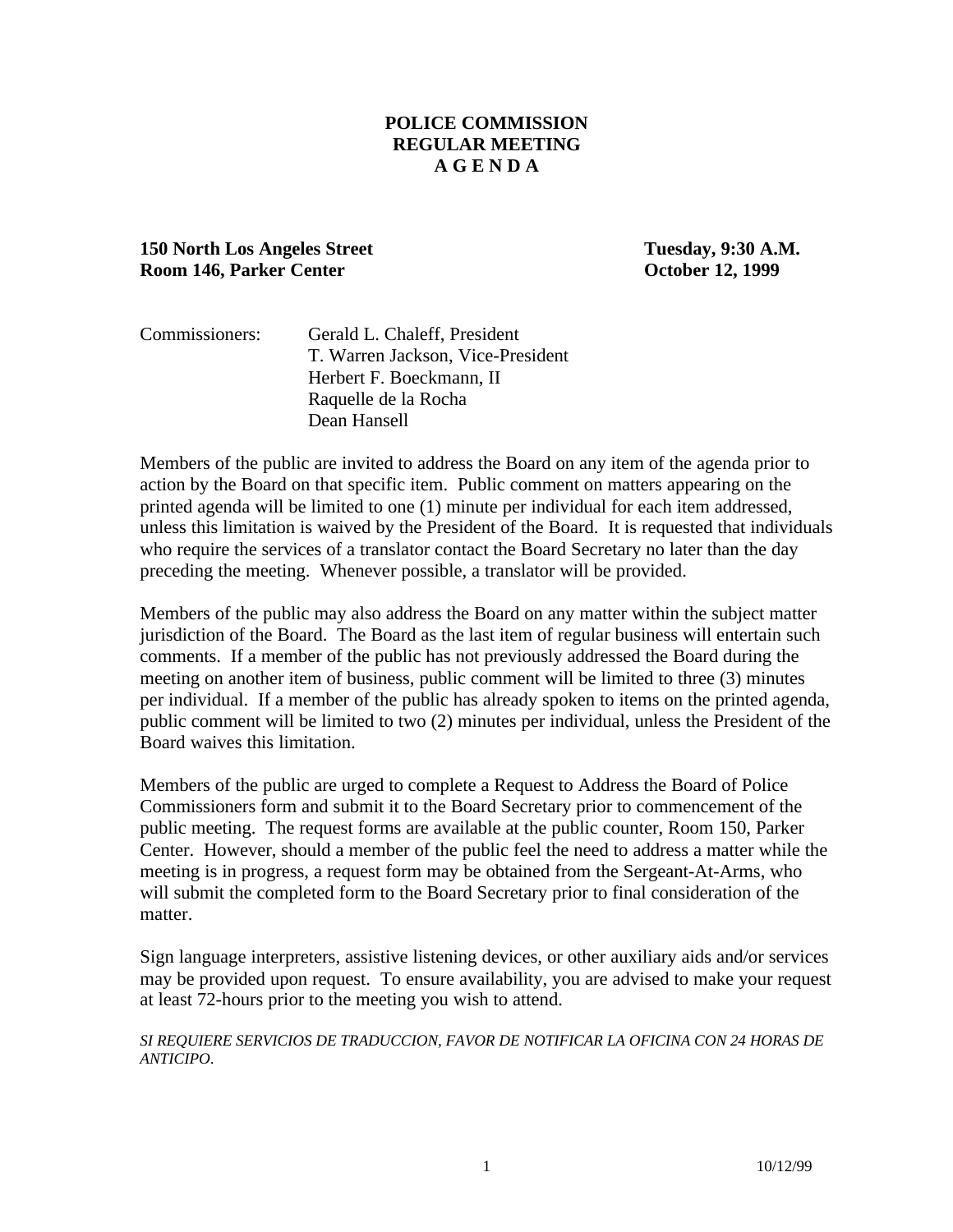- 1. APPROVAL OF THE MINUTES FOR THE REGULAR MEETING OF JULY 13, 1999.
- 2. COMMISSION BUSINESS
- 3. REPORT OF THE CHIEF OF POLICE

### 4. CHIEF OF POLICE RECOMMENDS FOR BOARD ACTION

- A. Retroactive approval of the permit application of the Confesal for a parade held Sunday, September 12, 1999, which took place in Hollywood Area, subject to conditions set forth.
- B. Approval of the permit application of the Hndad Sr. De Los Milagros for a parade to be held Sunday, October 24, 1999, which will take place in Central Area, subject to conditions set forth.
- C. Approval of the permit application of the Wilmington Chamber of Commerce for a parade to be held Sunday, December 19, 1999, which will take place in Harbor Area, subject to conditions set forth.
- D. DENIAL of the permit application of Preussag Pipe Rehabilitation for a variance to Los Angeles Municipal Code Section 41.40 for nighttime construction, as set forth.
- E. Retroactive approval of the permit application of Preussag Pipe Rehabilitation for a variance to Los Angeles Municipal Code Section 41.40 for nighttime construction from 9:00 p.m. to 7:00 a.m., Monday through Friday, from September 6 through December 3, 1999, at various worksites, subject to conditions set forth.
- F. Retroactive approval of the permit application of Helix Electric, Inc. for a variance to Los Angeles Municipal Code Section 41.40 for nighttime construction from 9:00 p.m. to 5:30 a.m., Monday through Friday, from September 20 through October 8, 1999, at the worksite located at Main Street between First Street and Temple Street, subject to conditions set forth.
- G. Approval of the permit application of Fluor Daniel Telecom for a variance to Los Angeles Municipal Code Section 41.40 for nighttime construction from 9:00 p.m. to 5:30 a.m., Monday through Friday, beginning as soon as the variance is granted and ending November 26, 1999, at the worksite located at First Street between North Grand Avenue to east of Spring Street, subject to conditions set forth.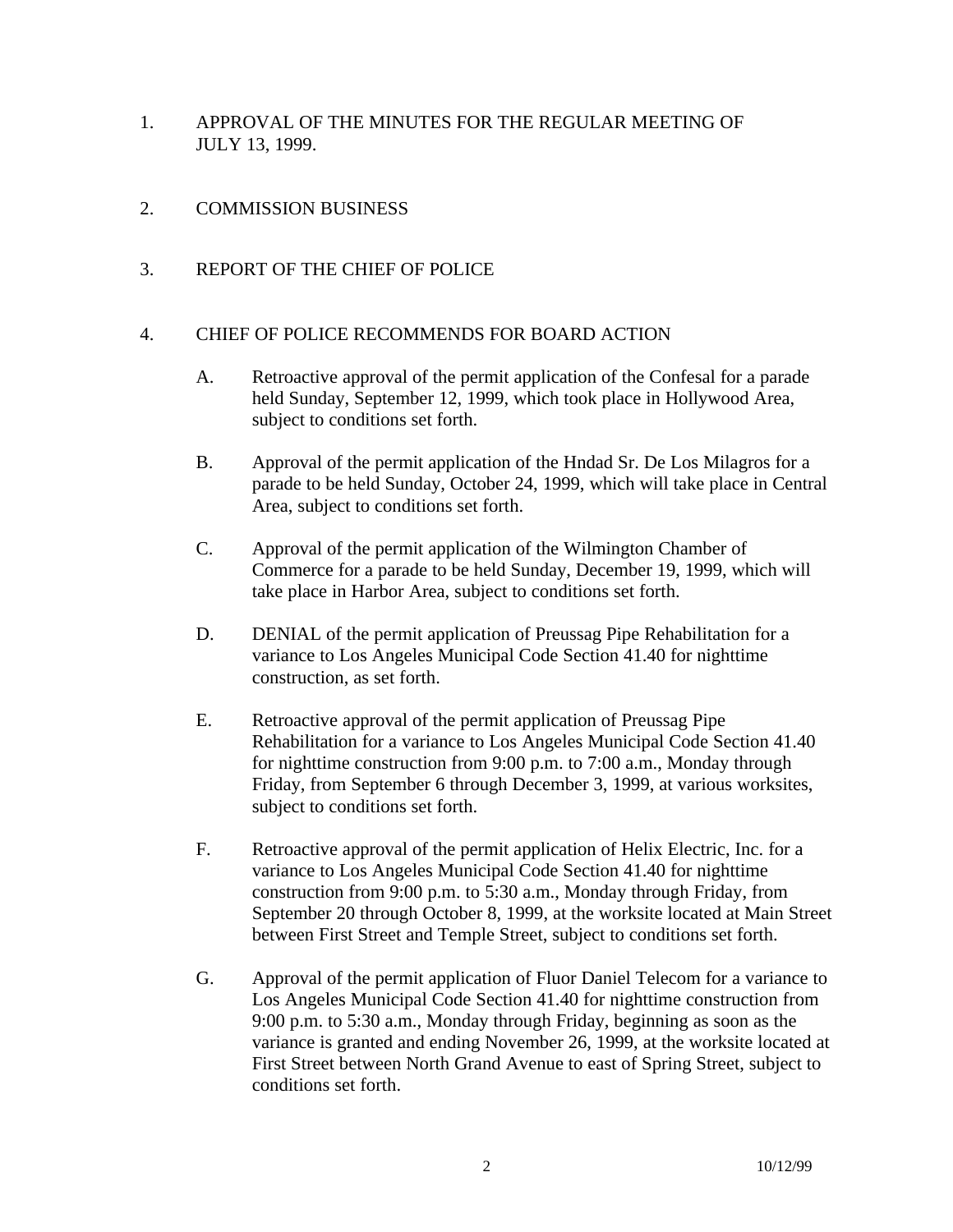- H. Approval of the absence of the Chief of Police from the City of Los Angeles, October 31 through November 4, 1999, to participate in the  $106<sup>th</sup>$  Annual International Association of Chiefs of Police Conference in Charlotte, North Carolina; and if approved, designating Deputy Chief David Gascon as Acting Chief of Police during this period, as set forth.
- I. Approval and transmittal to the City Clerk of report relative to Council motion regarding rewards to be displayed on the City's cable channel, as set forth.
- J. Approval and transmittal to the Mayor and the City Council of: 1) request to commit to a grant program funded by the County of Los Angeles, 2) Resolution Authorities for one Detective I, three Detective II's, and one Detective III, and 3) Appropriation of \$576,000, as set forth.
- K. Approval and transmittal to the Mayor, Chair, Intergovernmental Relations Committee and the Chief Legislative Analyst of Legislative Proposals for inclusion in the City's 1999/2000 Legislative Program, as set forth.
- L. Approval and transmittal to the Human Relations Commission of Anti-Discrimination Efforts of the Los Angeles Police Department, as set forth.

### 5. MISCELLANEOUS

- A. CONTINUED FROM 9/21/99 Discussion and consideration of gun violence reduction and the Commission's request for feasibility study on a buy back program.
- B. Discussion and consideration of request for waiver of Firearms Ordinance for Balboa Oaks Boy Scouts BB Gun Program.
- C. Discussion and consideration of request to update the police permit annual renewal procedure.
- D. Discussion and consideration of employee grievance filed by Retired Police Officer Timothy Bowen.

### 6. EXECUTIVE DIRECTOR SUBMITS FOR BOARD ACTION

A. CONTINUED FROM 8/3/99 Discussion and consideration of report relative to recommendations to enhance the function of Community Police Advisory Boards.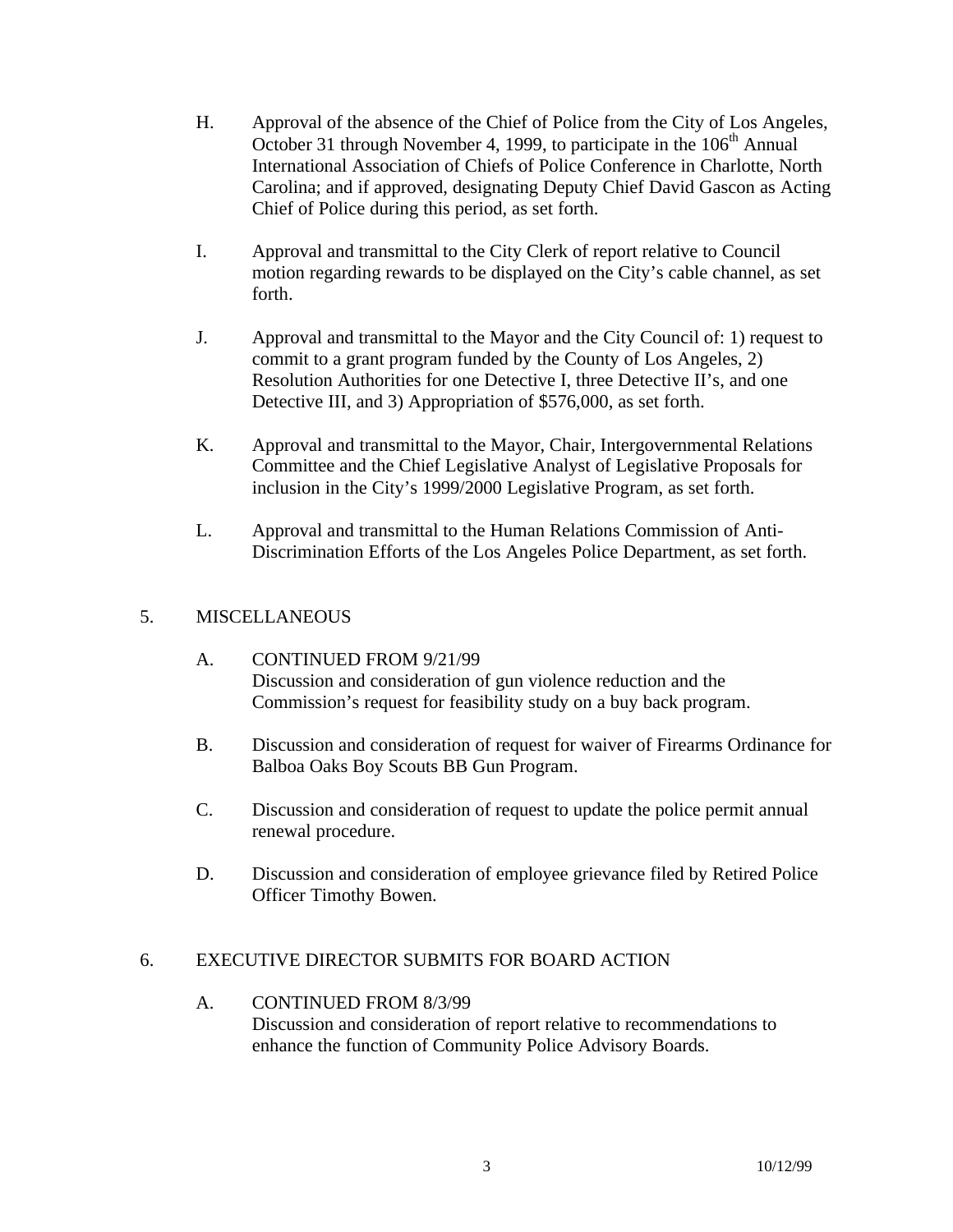B. Discussion and consideration of appointing an alternate administrative auditor.

# 7. INSPECTOR GENERAL SUBMITS FOR BOARD ACTION

A. CONTINUED FROM 9/21/99 Discussion and consideration of proposed Department memorandum/Special Order regarding Police Commission motion relative to the Inspector General.

# 8. SECRETARY SUBMITS FOR BOARD INFORMATION

A. Personnel items on file, as submitted on reports for the period ending October 1 and 8, 1999.

# 9. PUBLIC COMMENT PERIOD

Comments from the public on items of public interest within the Board's subject matter jurisdiction.

### 10. CLOSED SESSION

At the close of the regular meeting, the Board will recess to Closed Session to consider matters of a confidential nature, as defined by law.

- A. Discussion with legal counsel regarding pending litigation of the following cases: Gofberg vs. City of Los Angeles (EC024996); Mitchell vs. City of Los Angeles (CV 96-5149); Carr vs. Williams (CV 92-5575); Recasner vs. City of Los Angeles (CV 97-0045); Simmons vs. City of Los Angeles (CV 95-6735); Blankenship vs. City of Los Angeles (BC 173895); Francois vs. City of Los Angeles (BC 186536); Hebson vs. City of Los Angeles (CV97-1900); Sanchez vs. City of Los Angeles (BC163198); Gerard vs. City of Los Angeles (CV99-04777); Pash vs. City of Los Angeles (CV97-8701); Hawkins vs. City of Los Angeles (BC185602); Hong vs. City of Los Angeles (CV97-4288). Government Code Section 54956.9.
- B. Discussion with the Chief of Police and the Inspector General regarding personnel matters. Government Code Section 54957.
- C. Discussion and consideration of Use of Force report concerning the Chief of Police. Government Code Section 54957.

*The Board will reconvene in Open Session to announce its decisions, if any, regarding the matters considered in Closed Session.*